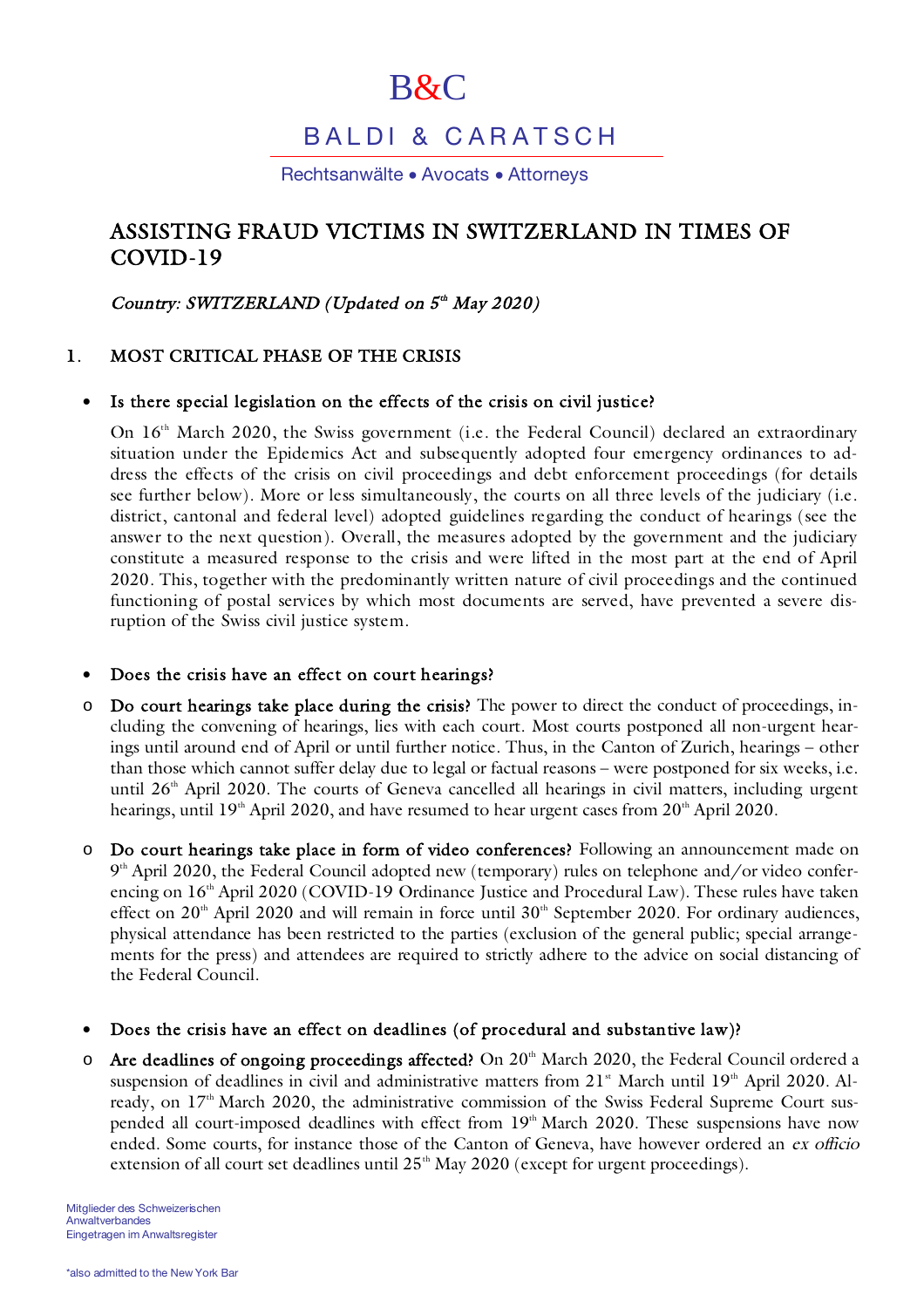o Are deadlines for bringing actions affected (limitation periods)? No.

#### Does the crisis have an effect on enforcement?

- Are enforcement orders issued? By ordinance of  $18<sup>th</sup>$  March 2020, the Federal Council froze most public enforcement acts against debtors (e.g. issuance of summons to pay, seizures, etc.) from  $19<sup>th</sup>$  March until  $4<sup>th</sup>$  April 2020, resulting in effect (due to Easter holidays) to a freezing of such acts until 19<sup>th</sup> April 2020. There is an important exception to this, as courts remained entitled to grant attachment orders in *ex parte* attachment proceedings throughout this period.
- o Are there any effects on deadlines? The aforementioned freezing did not suspend deadlines, it only prevented public enforcement acts from being taken before the 20<sup>th</sup> April 2020. Deadlines imposed on debtors ending during the freezing period were extended ex lege by 3 days beyond the end of the freezing period, i.e. until  $22<sup>nd</sup>$  April 2020. It is controversial whether creditors can also benefit from this extension.
- How do courts work during the crisis?
- o Are courts closed? Despite the suspension of court deadlines and postponement of all but urgent hearings, courts are not closed, i.e. they accept new claims and hand down judgments.
- o Can courts / judges be contacted? Yes, by regular mail and in some cases per telephone, albeit some judges work (partly) from home.
- o Are documents served? Most service of documents is executed by registered mail and postal services continue to function.
- How are particularly urgent matters handled, in particular requests for interim measures such as injunctions and freeze orders? Applications for attachment orders and interim measures more generally continued to be treated by courts throughout the whole period and attachment orders and interim measures were granted. This is also true for all summary proceedings in civil matters.
- How do lawyers work during the crisis? Many lawyers alternate between working from home and working in the office. To our knowledge, virtually all physical meetings with clients have been cancelled, and are held via telephone or video conference.
- How do banks work during the crisis? Banks have limited access to counters or safes, but are in principle qualified as essential business and permitted to stay open. Backoffice employees work from home or in a rotation modus.
- Does the crisis have an effect on insolvency law? On 16<sup>th</sup> April 2020, the Federal Council adopted measures to address the problem of bankruptcies caused by the crisis (COVID-19 Ordinance Insolvency). The ordinance provides measures in three areas. First companies will be dispensed from their duty to notify the judge in case of over-indebtedness, provided that their financial difficulties are solely due to the crisis (not pre-existing) and the company can establish a reasonable prospect of overcoming the difficulties by  $31<sup>*</sup>$  December 2020. This will allow avoiding undue bankruptcies as a notification of the judge is in practice often tantamount to an application for bankruptcy. Second the ordinance makes the instrument of moratorium agreements (composition agreement with assignment of assets) more attractive for small businesses by dispensing them from having to present a restructuring plan and extending the debt moratorium from 4 to 6 months. Third a so-called "COVID-19-moratorium" was introduced for debts of small firms which were not overindebted on or before  $31^*$  December 2020. The moratorium will be granted